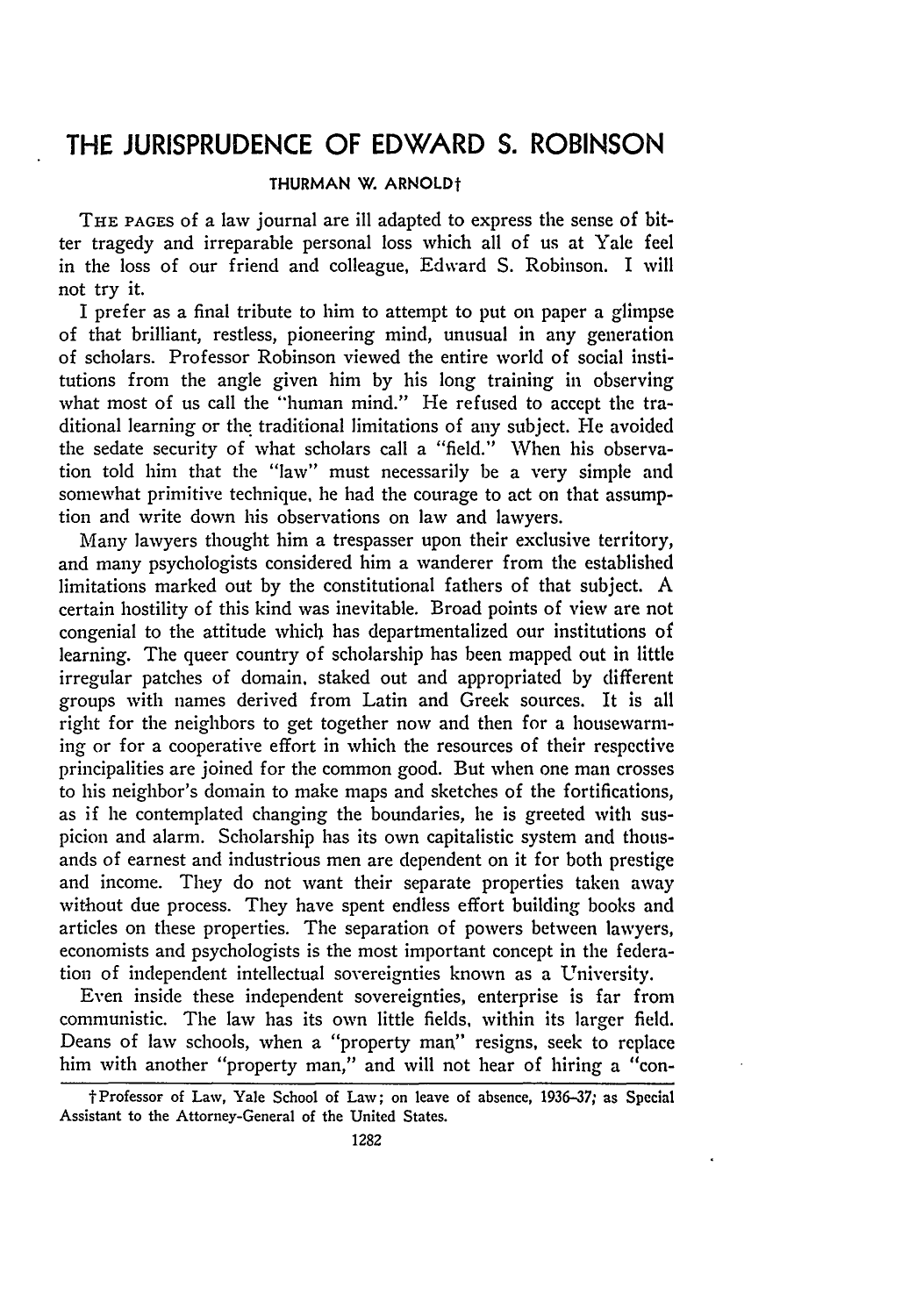flicts man" to take his place. Economics and psychology, and all the rest of the scholarly states, are divided along the same lines, and the rolling stone which rolls over these lines is permitted to gather a minimum of moss. Professor Robinson was a born trespasser and a congenital rolling stone.

Of course, these scholars knew that the tumbling stream of events was not divided this way, and so great defenses were erected to keep these events from bothering their pious meditations. Actual events were supposed to take place in a temporal world. The scholar lived in the spiritual world of principle and formula. Political scholars were advised not to mingle in politics; trial lawyers were avoided in law schools; and advertising men were looked at with suspicion in faculties devoted to the study of the psychology of men in groups. When a real scholar wanted to visit the temporal world of events, he protected himself from its vanities by a set of armor called "statistical method." This narrowed his field of vision so much that he could not see enough at any one time to be contaminated.

A psychologist could enter the field of law and cooperate with jurists, provided that he took the word of sufficiently respectable legal scholars as to what the law was. If he made his own observations, he was treated with the same scorn that an anthropologist, describing savage customs, would have received from the priests of the tribe he was observing. And so it was that Professor Robinson's observations made some people very angry indeed. Such criticism never disturbed him. He recognized too well the paradox that if lawyers did not get a little angry with what he said about the law, then what he said about the law could not be true. This is not a real paradox. It is merely another way of saying that persons engaged in a highly complicated ceremonial, filled with all sorts of symbolism in which they believe salvation is to be found, are always disturbed by practical observations about the ceremonial. If they were not so disturbed, it would mean only that they did not really believe in the ceremony.

The extent of the contribution which Professor Robinson was about to make went far beyond his book, *Law and* the *Lawyers,'* written at an early stage in his development. In the seminar which he was conducting with me, he was developing ideas which have appeared nowhere in his printed work. He was beginning a technique for the organized study of men in groups that was already giving him new insight into activities of social institutions. That technique was still unformed. Yet it gave him a platform on which to observe the habits of men both in law and in politics, to diagnose social conflicts and to predict the results. I will illustrate by giving two of his diagnoses made from that platform, selected

<sup>1. (1935).</sup>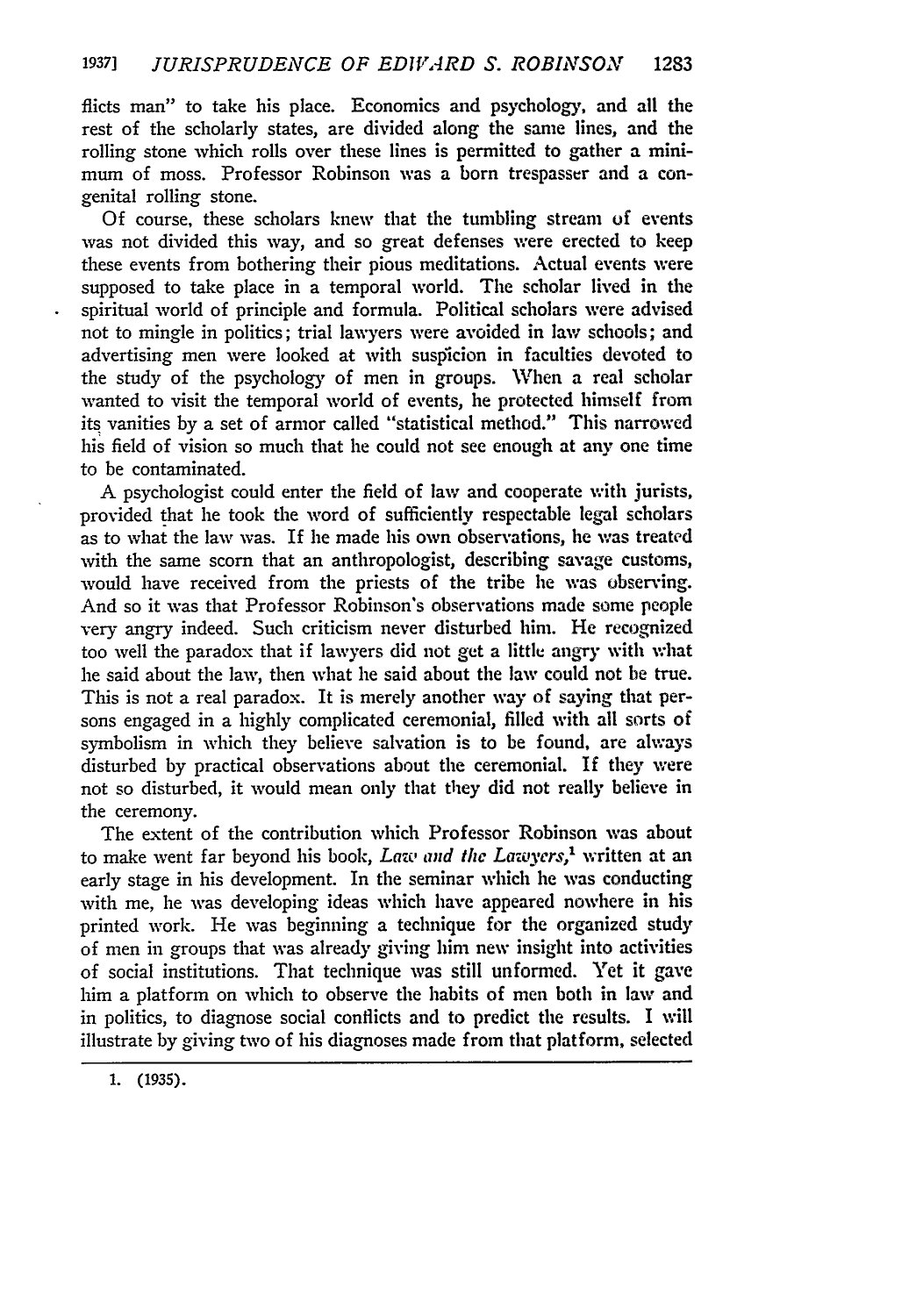because they relate to familiar events and thus give a hint as to his method of thinking.

Late in 1932 I attended a conference of bankers, economists and lawyers assembled by a gentleman of some prominence in the banking world, who then foresaw the impending collapse of our banking system which finally took place in March. It was conducted in an atmosphere of intense gloom because everyone was convinced of two things: that a collapse of the banking structure was imminent, and that some drastic preventive measures were needed. On the question of the particular measures needed no two men of the group agreed. Everyone saw dangers in everyone else's plans. The meeting ended in complete disagreement - as all meetings ended in those troubled times, no matter who attended them. Everyone, however, agreed with the statement of a prominent lawyer, who said: "My mind fails to function when I think of the extent of the catastrophe that will follow when the Chase National Bank closes its doors."

I returned to New Haven much depressed and saw Professor Robinson, who unaccountably remained quite cheerful about the whole situation. I said: "But you don't seem to realize that there is a crash coming." He replied: "Did any of these experts specify in. any concrete terms what human beings would do when the crash occurred?" I admitted that they had not done so. He asked: "Do you think that when the banks all close people will climb trees and throw cocoanuts at each other?" I admitted that this was a little unlikely, but that a bank crash of this magnitude certainly sounded like rioting and perhaps like revolution. Professor Robinson replied: "I will venture a prediction as to exactly what will happen. When the banks close, everyone will feel relieved. It will be a sort of national holiday. There will be general excitement and a feeling of great interest. Travel will not stop; hotels will not close; everyone will have a lot of fun, although they will not admit that it's fun at the time."

Months afterwards I happened to be in New York on the day that all the banks did close. I was amazed at the accuracy of Professor Robinson's diagnosis. I had very little cash, but was able to give checks at hotels for food and lodging without any difficulty. Everyone was excited and interested. They had something to think about and talk about. It was a great emotional release. Space does not permit me to go into the reasons Professor Robinson gave for this guess. It was, however, of all the predictions which I heard about the impending crash, the only one that was accurate.

I will give another illustration. Nearly a year before the last election Professor Robinson was commenting upon the press campaign against President Roosevelt, which was just getting under way. He said: "These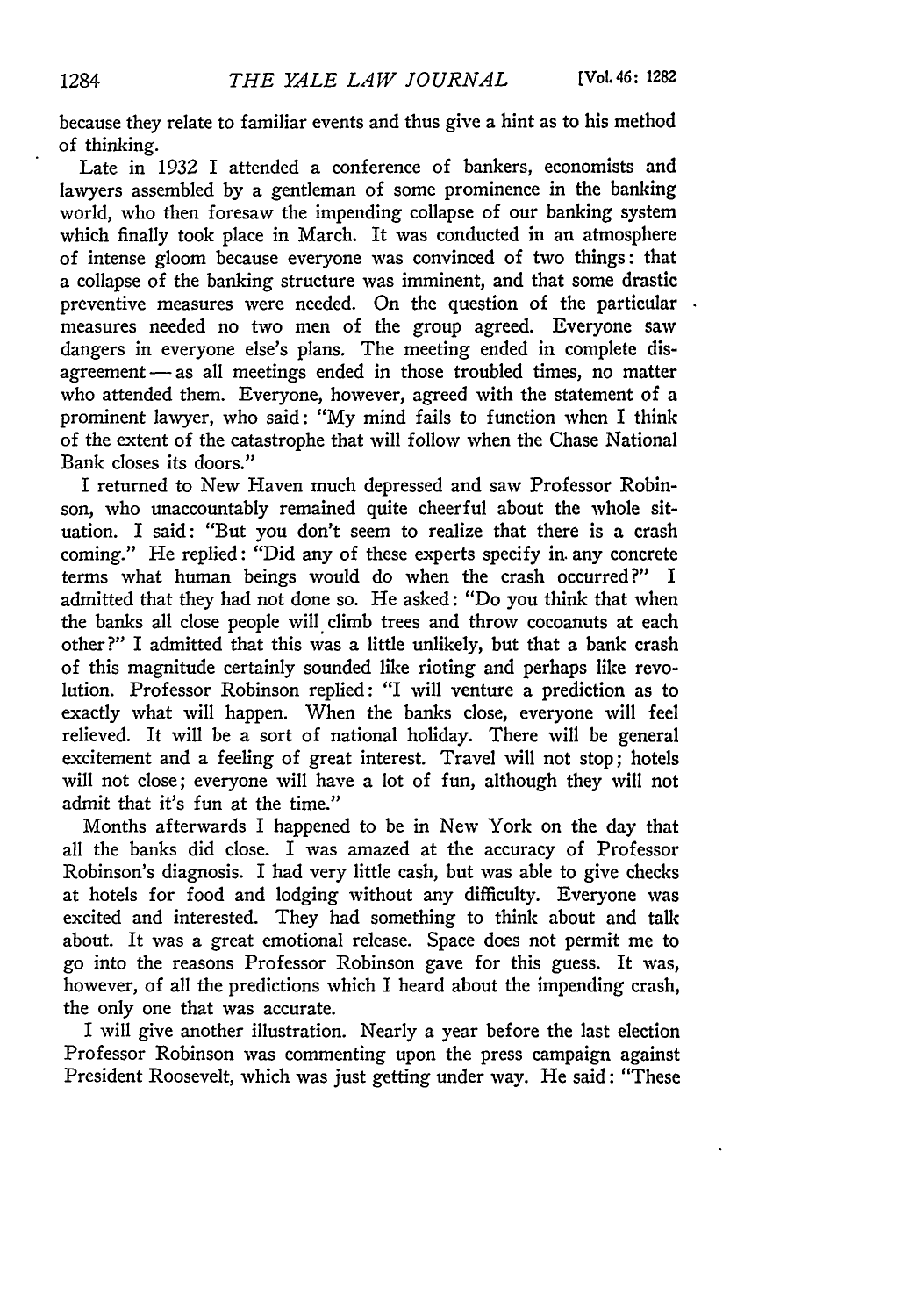anti-Roosevelt editors are all wrong. They completely misunderstand the effect of what they are saying and doing. Newspapers are a powerful influence in this country. They will continue to be a powerful influence. However, the people who write the editorials and columns do not understand very well the nature of that influence in our peculiar intellectual atmosphere. They are now calling Roosevelt every possible name. Starting out with violent language, they will necessarily use language more and more violent. They cannot help themselves any more than the movie advertisers can help themselves when they make it impossible to describe a really good picture because the words 'colossal' and 'stupendous' have been used so frequently to describe inferior pictures that they have no meaning when applied to good ones. As the campaign goes on, attacks from newspapers will become more and more meaningless. Men caught in this type of psychology simply cannot stop. It isn't anybody's fault; it's just something that is going to happen.

"Now all this is going to make Roosevelt a popular hero. Take an illustration from dramatic techniques. The ordinary melodrama exposes the villain in the last act. The hero denounces him; the heroine points the finger of scorn at him and everyone goes away thoroughly disgusted with his conduct. But this exposure must take place at the *end* of the play. If it took place at the beginning of the play and kept up throughout the production, you would find that the villain was assuming heroic proportions and that the hero was becoming somewhat namby-pamby. The same thing will happen in this campaign, because editors do not realize that a political campaign is a dramatic production. Their technical propagandists think it is something like advertising tooth paste, in which a slogan becomes impressed on the public mind by constant reiteration until everyone buys the tooth paste. In fact, it is entirely different. The denunciation of Roosevelt is laying the ground for a triumphal march by him at the end of the play. This doesn't mean that the press is losing its influence. It means only that the influence of the press on public opinion is not very well understood by the people who own the newspapers. Newspaper men are beginning to learn how an advertising campaign sells soap. They do not yet understand how to bring a political drama to a climax. That is a difficult technique, like producing a play. It may fail even in skilled hands. However, it is bound to fail in the hands of people who think that dramas can be successful with high pressure salesmen on the stage instead of actors. The press campaign is going to get results, but not the results the editors expect."

The accuracy of this prediction as to the results of the newspaper campaign was verified in a most startling way and yet people still do not understand it. They are still talking today about the "waning influence of the press."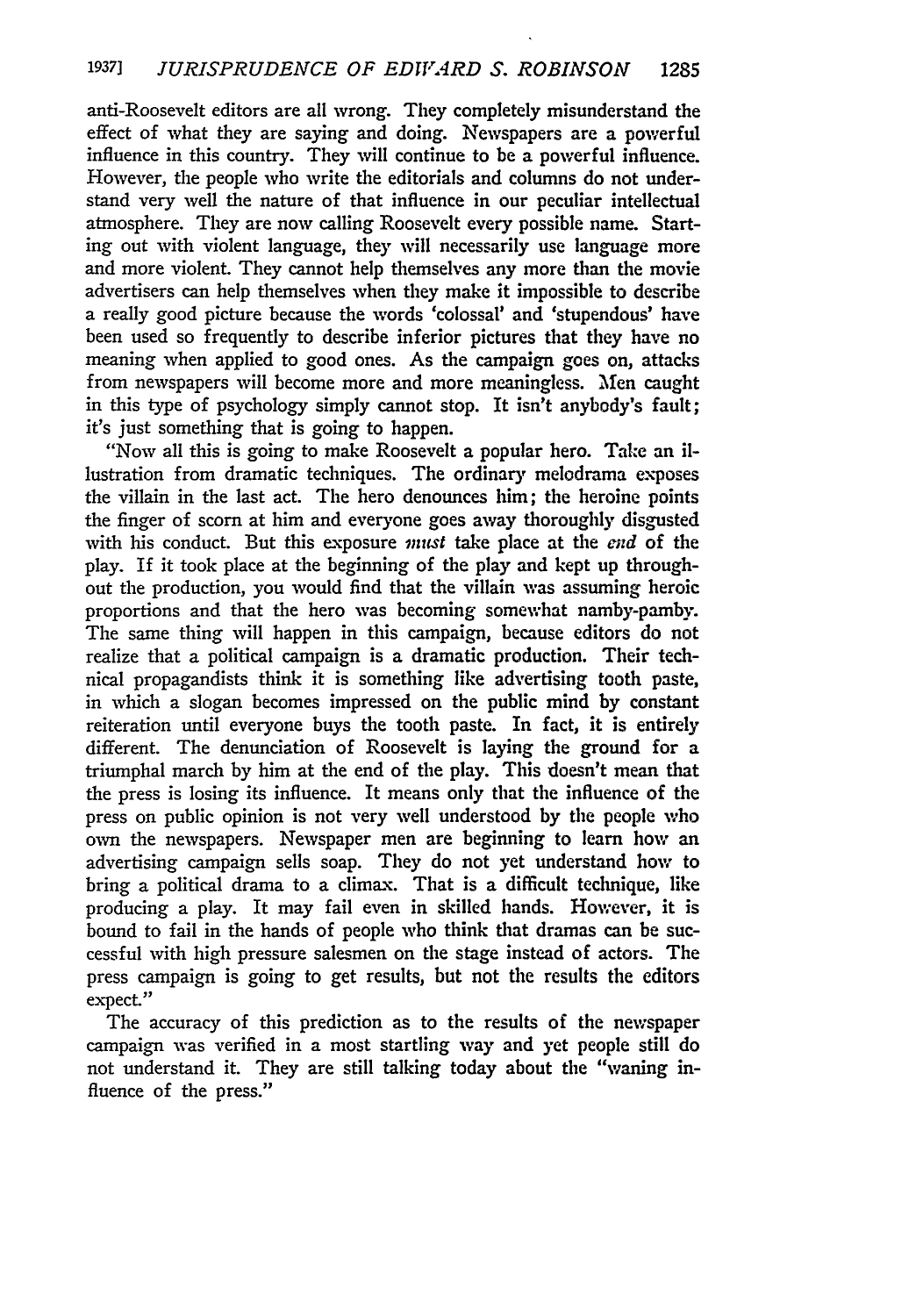And what has the ability to make such predictions to do with law? Professor Robinson thought it had a very great relevance. Legal arguments, he thought, were the same type of propaganda as political debates, except that they were couched in more solemn and more ceremonial terms. In some primitive tribes when a dispute occurs a line is drawn on the sand and the parties hire medicine-men to help them make faces at each other. They finally get tired and the case is ended without violence. In more sophisticated primitive civilizations they use proverbs. Where outside prejudices are not aroused the best proverb always wins. In our common law system today parables are used rather than proverbs, which allow more play for the ingenious mind and make it a more complicated game, just as bridge is more complicated than matching pennies.

Professor Robinson saw all this as a fascinating study in modern anthropology. He never condemned it or thought that he saw a substitute for it. He was simply an observer.

It was this quality that made so many people misunderstand his attitude. To call law a game seems sacrilegious. In the rational atmosphere of our law schools, we instinctively suppose there is only one true approach to law. We quarrel about what that approach is and split into realist and fundamentalist schools. The difference between these two groups cannot be defined. It can be said only that the one attitude toward legal precepts is more reverent than the other. Nevertheless, an intellectual struggle goes on and everyone searches for some universal truth about what the law is.

Professor Robinson saw jurisprudence not from the point of view of an umpire deciding which jurists were right, but from the point of view of a psychologist studying a group which was undergoing spiritual conflict between ideals and practical needs, both of which had to be recognized. He noted that men in groups are bound together **by** slogans and habits and achieve a certain personality which has something one might call a subconscious mind. He had, however, no doctrinaire belief of the reality of what the psychologist calls the subconscious. He claimed only that it offered a pretty good platform for making observations which could not be made from a platform representing the attitude of respect and reverence which one must take before a court. He never denied the utility of legal concepts, or the necessity of using them when one appeared on the solemn judicial stage. He never denied that it was the function of the law school to teach that language. He asserted only that there was room for two sciences, one a science of law to be used within the little dramatic universe of the law and the other a science *about* law which was useful not on the judicial stage but in the conference room of the diagnostician of social institutions.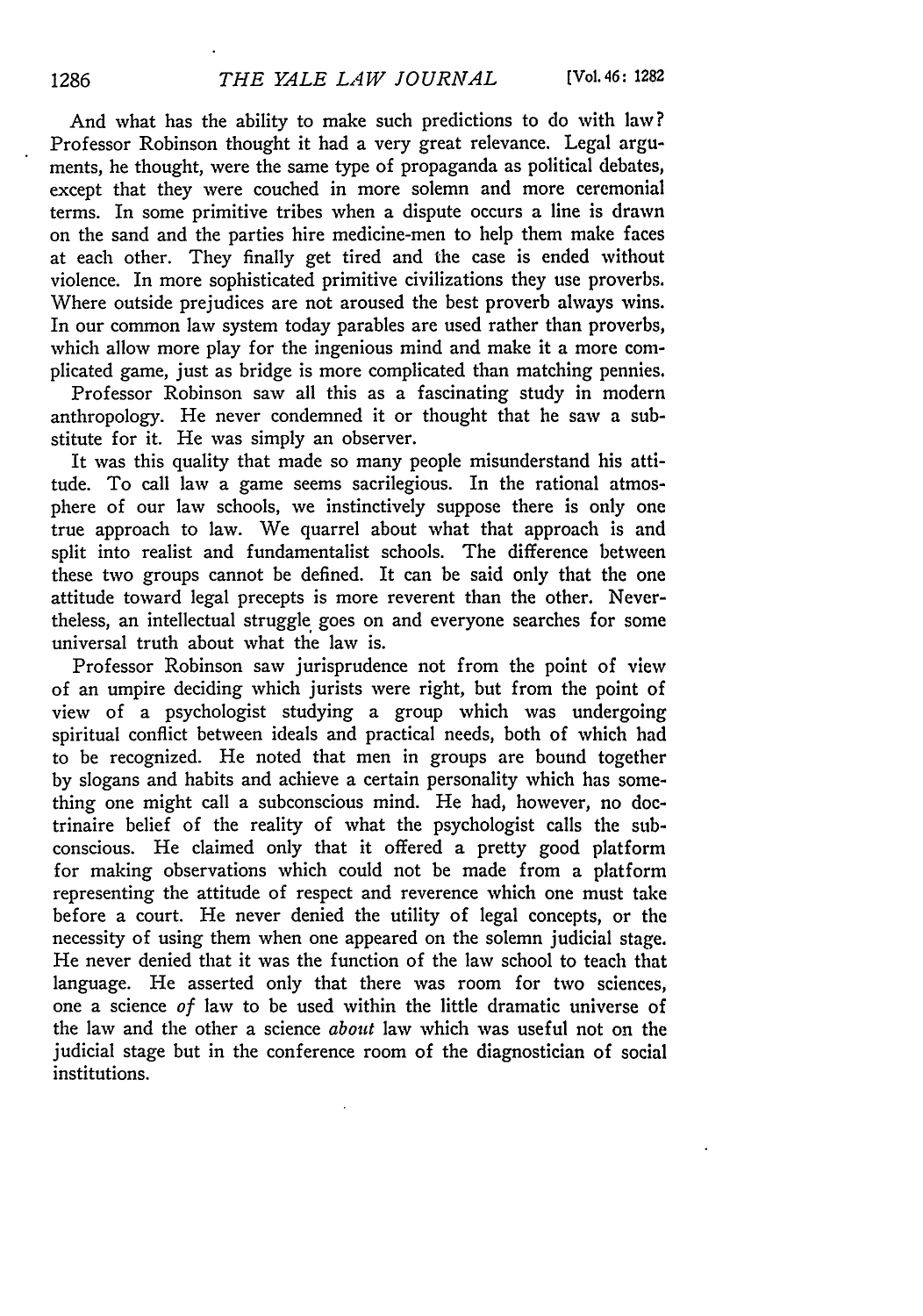He found that in our present thinking the science *about* law was discussed only *in* camera. It was the property of unscrupulous people, because when used by respectable persons it created spiritual conflicts between their ideals and practical necessities. Professor Robinson noted that this attitude had the effect of removing from the field of practical effectiveness in government many tolerant and respectable people. He noted that it compelled them to drop the reins of power and turn the real techniques of government over to a *sub rosa* class called politicians. He had faith in a future science *about* law which actually concerned the techniques of human organizations. He thought that it could be studied better if we could only get a respectable place for it in our institutions of learning. But he did not claim that all law subjects should be taught from that platform. There is room in the law for romance and oratory and logic, as well as for objective diagnosis, and he merely sought a place for that diagnosis among these other techniques.

Professor Robinson realized the truth of Alvin Johnson's remark that heretofore the union of the legal and social sciences had been a beautiful example of cross-sterilization. He put his finger on the difficulty. From an objective point of view law and economics are parts of the folklore of the people. He therefore wanted to observe them as an anthropologist observes folklore. To observe them in this way he had to take the point of view that neither law nor economics had any separate field of its own and that he was a student of the operation of human institutions which used on different occasions the language of each of these sciences. He did not think that there were separate "legal aspects" and "economic aspects" to a problem. He thought that they were only different attitudes which men took toward the same set of events on different occasions.

Nor was Professor Robinson caught in that set of rigid classifications which makes up so much of the literature of psychology and psychiatry. Indeed, when he first began to read about the "causes of action" of common law pleading, he said that the similarity between these "causes of action" and the classifications of psychiatry was most startling. He told me that much psychiatric diagnosis consists in determining whether schizophrenia "lies" in the same way that lawyers determine whether "trespass on the case lies." The psychologist observing legal institutions, he thought, had no right to assume that his training through observing individuals in clinics gave him any special skill in observing legal institutions. Skill in observation of one sort of phenomenon does not mean skill in the observation of another sort. Therefore, the observer of legal institutions should be one who had experience with their activities. All the psychologist could contribute to the observation of legal institutions was a point of view. And the greatest light which that point of view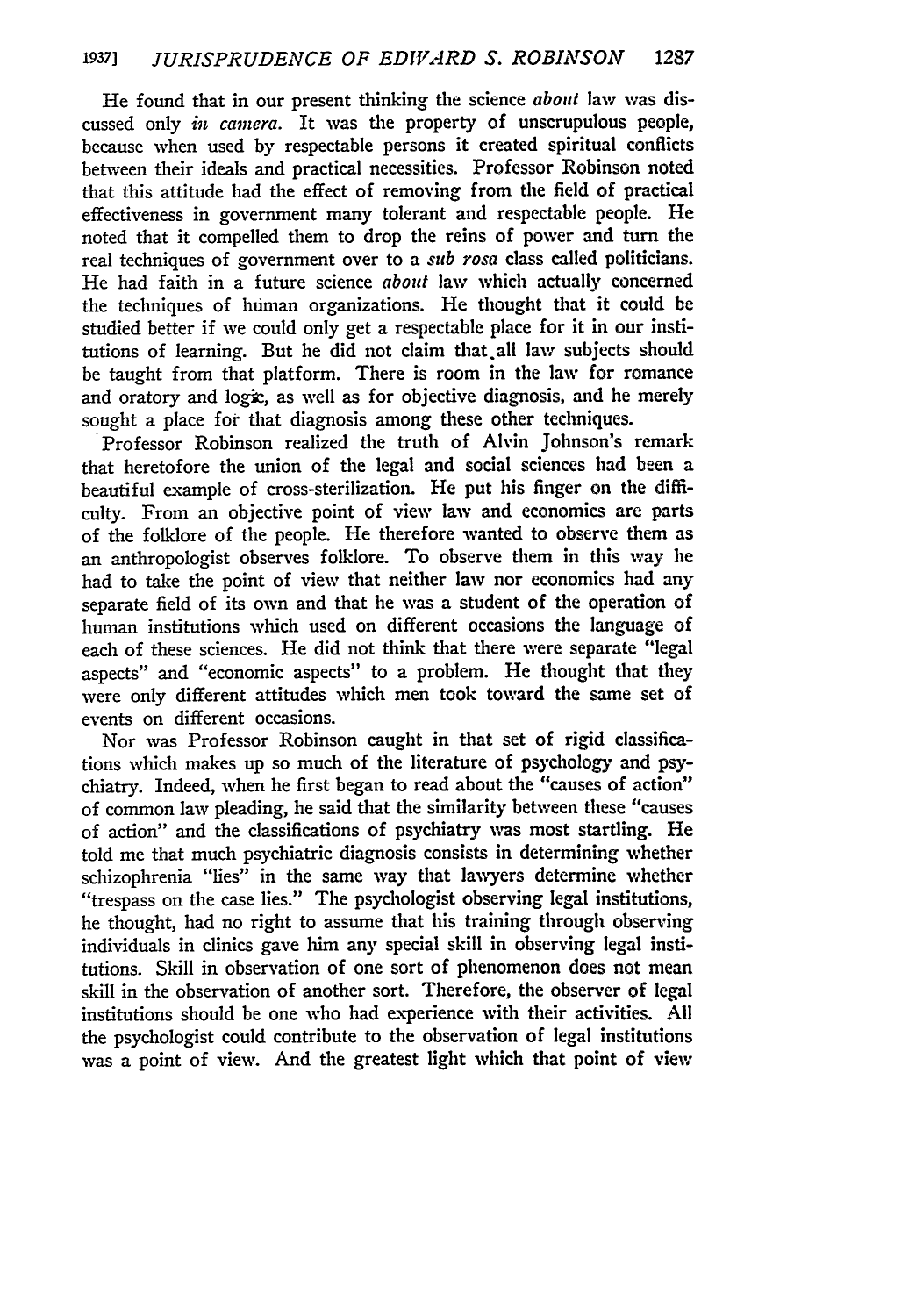could give would be to remove that feeling of moral indignation or devotion to unattainable ideals which prevents legal scholars from seeing what is under their noses. For the purposes of practical clarity he considered that the slogan "Be an adult and abandon your infantilisms" was a good substitute for the older slogan "Be good and do not sin," because it enabled us in observing human activity to break the shackles of many of the preconceptions of the past. He knew, however, that no principle or slogan could be ridden too far. He agreed thoroughly with that brilliant epigram of Harry Stack Sullivan of Chicago: "And now when you have ceased to care for adventure, when you have forgotten romance, when the only things worth while to you are prestige and income, then you have grown up, then you have become an adult."

Professor Robinson never expected the human race to grow up, any more than the realistic priests of the middle ages ever thought that the human race was going to cease to sin. As an observer he was studying the effect of the psychological compulsions which form institutions on the conduct of those institutions. He saw in the law an unexplored mine of such psychological material. He insisted that the lawyers themselves, because of their great familiarity with the legal organization, would make the best legal psychologists if only they could be won over to a new point of view. That new point of view did not involve abandoning the proverbs, parables and precepts of the law. It meant only that the lawyer should think differently about the law when he was on the solemn judicial stage than when he was off it.

One very competent legal scholar, Professor Mechem of Iowa, called his point of view "the jurisprudence of despair."<sup>2</sup> It made many scholars like Professor Mechem unhappy to think that it was necessary to be practical about such sacred things as legal ideals and logic, and to regard them as symptoms rather than as truths. It was a natural reaction which may be compared to the reaction of the ethical philosophers at the beginning of the century toward psychoanalytical descriptions of "love" and "honesty." They felt their ethical world crumbling, just as Professor Mechem felt his jurisprudential world crumbling under the impact of an objective analysis. And yet Professor Robinson often observed that the legal scholars had nothing to fear. People fall in love as readily after Freud as before. In the same way, they can continue to reverence judicial institutions in spite of the fact that they understand them. The dramatist and the diagnostician have roles which are separate and apart. Once diagnosis becomes a recognized technique, the orator and the dramatist will find that their place in the law is still undisturbed. Professor Robinson believed that power over human activities could be acquired by objective understanding, just as power in the diagnosis and

<sup>2.</sup> Mechem, *The Jurispndence of Despair* **(1936) 21** IowA L. REv. **669.**